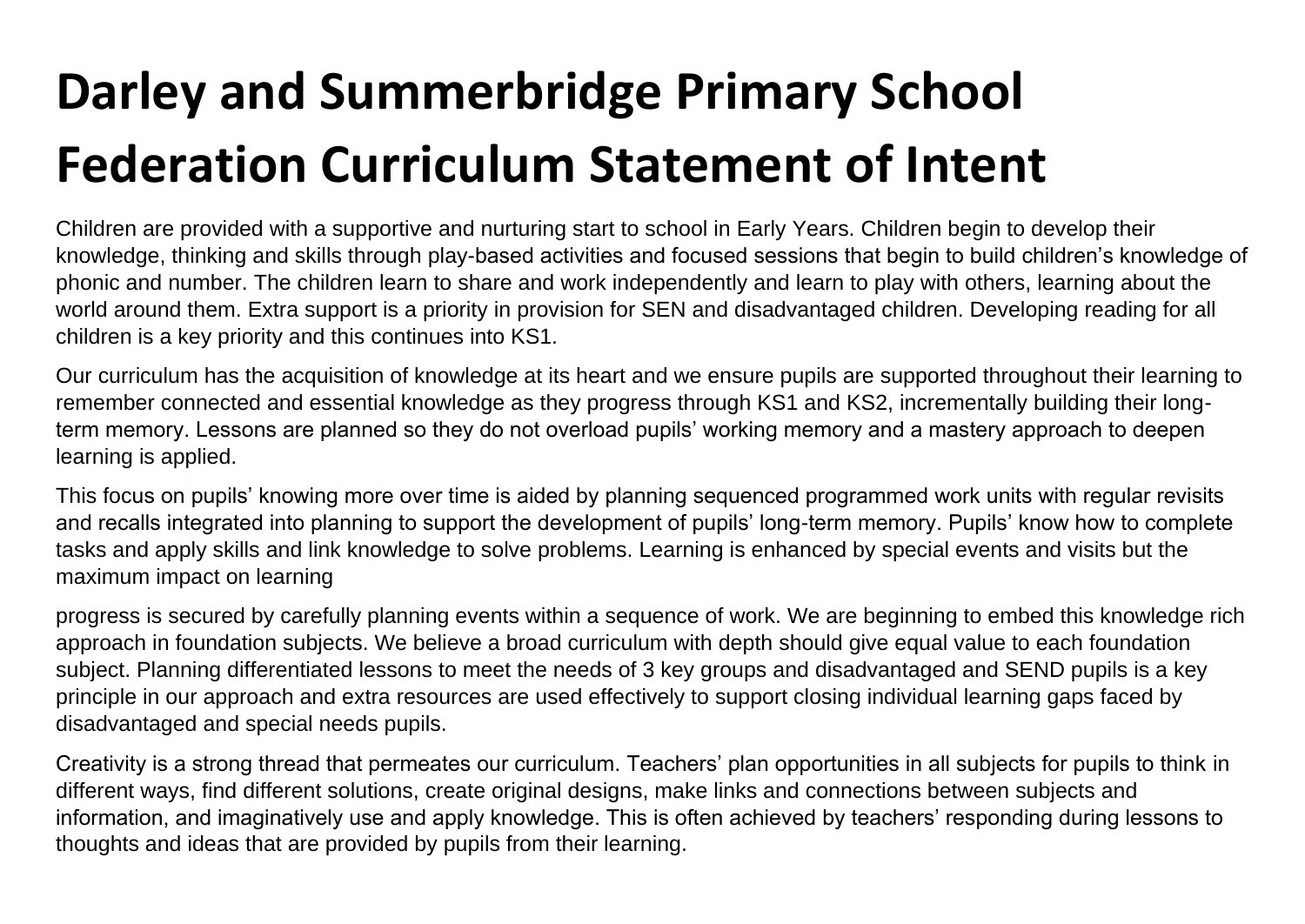Assessment is an integral part of planning and teaching and learning. Our learning culture is built on assessment for learning and the belief of the vital importance of questioning when providing feedback. A range of assessment is used to check children's progress through theschool. Summative assessments are used in a balanced way with low risk assessments such as quizzes and puzzles which assess the development of pupils' long-term memory. Excessive assessment regimes and frequent data collection points are avoided to ensure reasonable workload demands.

Pupils' development of cultural capital helps pupils engage with society and it is a vital part of our curriculum; this is further supported by the wide range of experiences and opportunities we provide which are available to all pupils irrespective of their circumstances, special

needs or disability. Our inclusive culture and ethos is built on respect and consideration of all others and with a predominantly White/British context we promote the rich diversity of Britain. This is a school that values the voice of all children and really does listen to their views. We encourage our children to actively take part in their local community and help them begin to understand the importance of being a good UK and global citizen. We ensure our pupils take responsibility for their behaviour and their learning. Pupils' build positive attitudes to learning and actively play a full part in the life of the school. Performing in music, drama and sport activities are highly valued as part of the broader curriculum to enrich the knowledge and skills taught in subject lessons.

The health, safety and well-being of all our pupils is of paramount importance. We encourage our children to experience a wide range of activities during the school day and at the end of the school day. Our provision is designed to prevent our children spending too long on computer games and tablets.

Dialogic talk is the vital ingredient that permeates all aspects of our curriculum. It is the core element of our teaching pedagogy providing high expectation and challenge in lessons. The focus on talk provides key support for children's development of confidence and enables them to build learning skills that ensure pupils are very effective when undertaking independent and collaborative learning. We believe pupils should develop life-long learning skills, resilience and the ability to learn from setbacks and mistakes and this is a key element in our support for pupils' mental health and well-being.

We provide a curriculum that strives for our pupils to be the best they can be and when they move on to secondary school they should demonstrate the following: